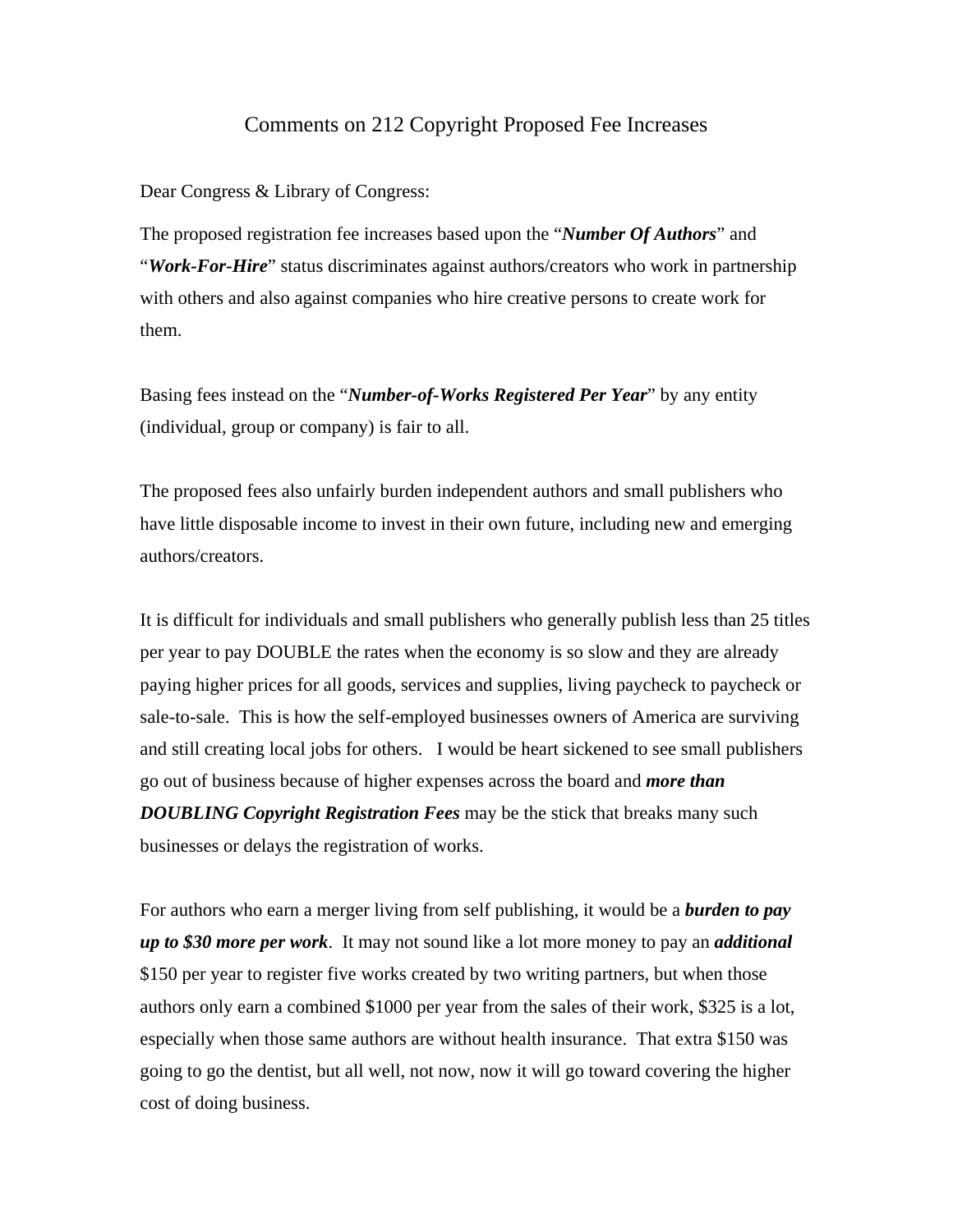*Two Authors doesn't equate to two incomes* to contribute to the registration fees. Many works are written by couples or partners who share the same household or business income/losses.

Using the "*Number of Authors*" to determine fee cost fails to differentiate "*casual registers*" from "*frequent commercial registers*"

Instead, basing fees on the "*Number-of-Works Register Per Year*" by any entity (individual, group or company) is fair to all.

The more work you create, the more time is dedicated to that entity per year to register that entity's titles, the higher the fee per title. After all, it is not fair to claim Disney, who registers over 1000 copyrights per year is equal to the small publisher who registers only 10 titles per year. Disney has been around a long time now, has many sources of income and more distribution resources than a small publisher.

Using the "**Number-of-Works Registered Per Year**" acknowledges the resources of larger commercial entities, without discriminating against them by using a sliding fee scale that is fair to all because these larger commercial entities would pay the same fee for the first 25 works and the 26-200 works as any other entity.

Fees based on the NUMBER OF WORKS REGISTERED PER YEAR sliding scale:

- 1. \$35 for the first 25 works registered by any entity during the calendar year:
	- a. This helps authors who write with a partner or partners, because only one online account is needed to register the work for both or multiple authors.
	- b. This also helps small businesses who just want to register their logos or website content. Think restaurants, local businesses
- 2. \$45 for 26-200 works registered by any entity during the calendar year:
	- a. This is your service companies and mid-sized companies who have around 100 copyrights per year.
- 3. \$65 for 201-unlimited works registered by any entity during the calendar year."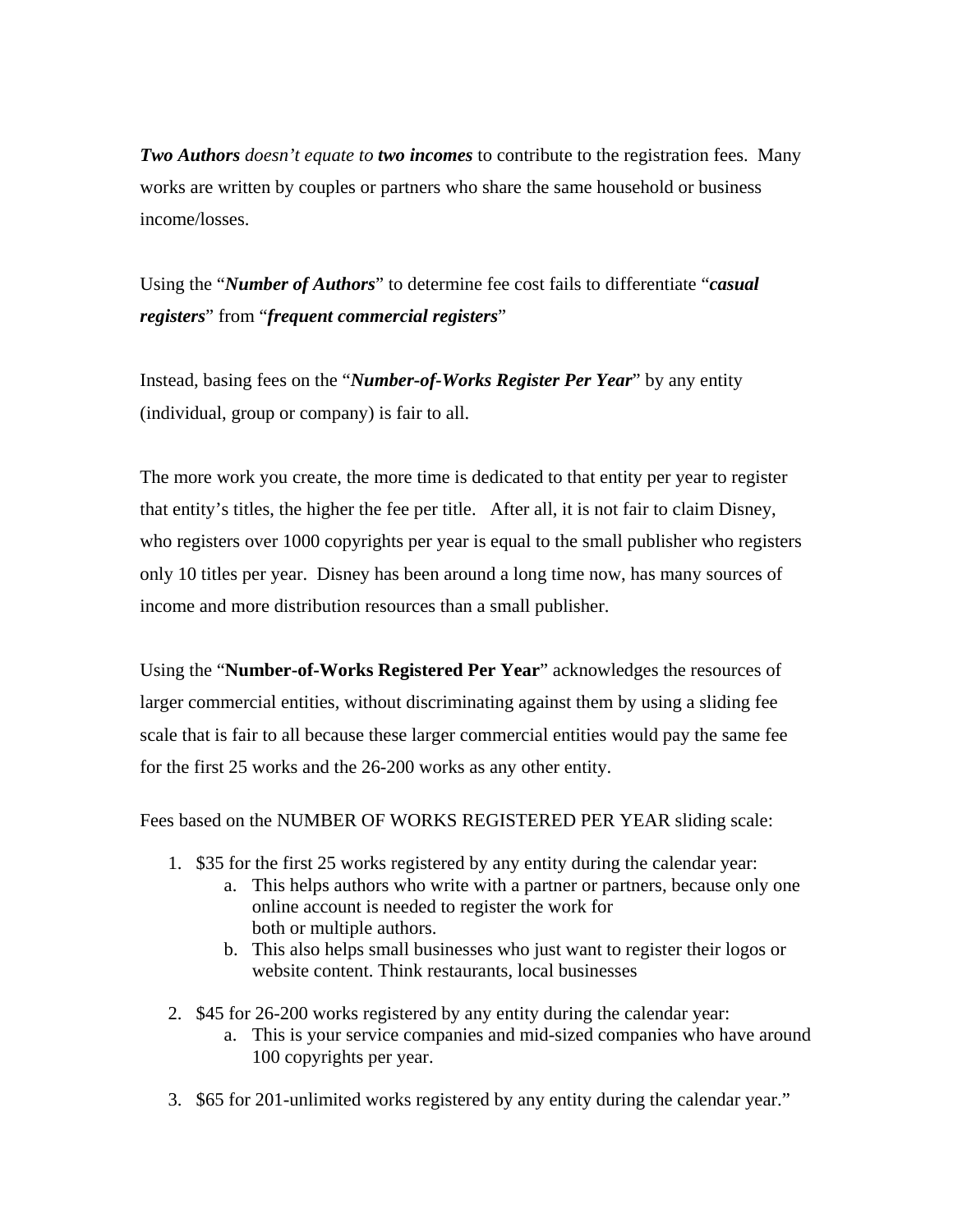a. This is your large scale tech and media corporations, like Disney, who registered over 1000 copyrights in 2011.

Again, this sliding scale system differentiates between the independent writer, small mom and pop publishers and large tech and media corporations and is fair because it gives the save price discount to the large corporate entity for the first 25 titles and the 26-200 titles registered as it does to any independent author or small business.

As you can imagine, it should be easier for Disney to pay an additional \$30,000 per year to register over 1000 copyrights, while it is a struggle for many new and emerging authors to have to scrap together \$65 to register a work rather than the current \$35; an additional \$30 at any one time, may be difficult for the average American to come up with. It may not sound like a lot to most Senators or Congressman, but any extra bill or fee to the average American or small business is a big deal to that individual or small business.

Raising the fees may make it impossible for some new authors to register at all as so many Americans today have little to no disposable income. I personally have registered a work at a time when I could only scare up \$35 and no more in that particular month.

Further the "NUMBER OF WORKS REGISTERED PER CALENDAR YEAR" is a simple system to implement automatically.

When one goes to register their  $26<sup>th</sup>$  title, the online system would automatically charge the \$45 fee, no matter if that title is registered by an individual, a group or a company.

When a company registers their  $201<sup>st</sup>$  title, the system will automatically charge the \$65 for every title registered during the remaining calendar year.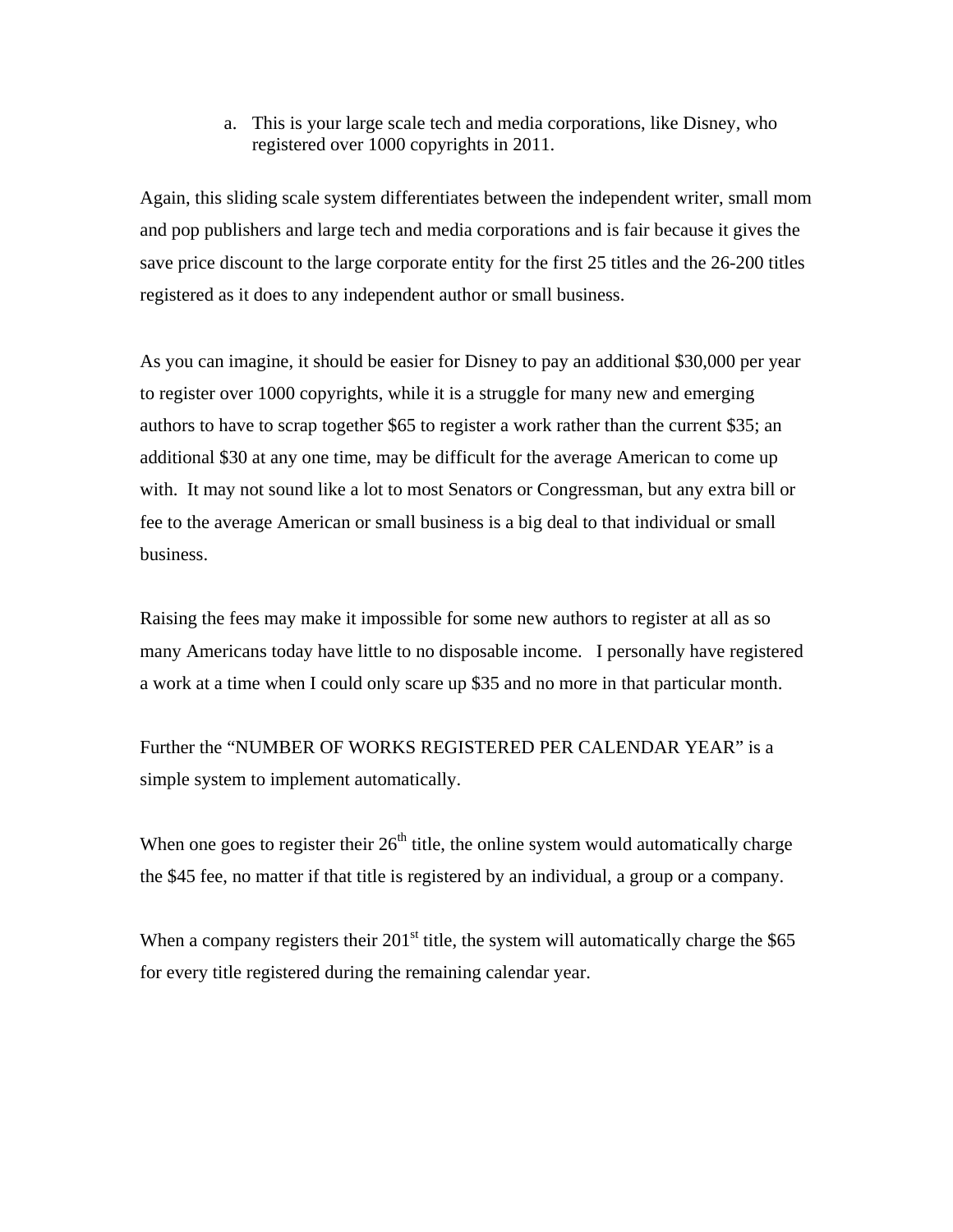It is a matter of national pride to say that any American person or company can afford to register their copyright. Let's keep copyright registration fees affordable and fair!

## ONE MORE ISSUE:

The Copyright Office closed (cancelled) one of my online applications this year due to questions about my application  $-1$  was told I only had 20 days to reply to the questions, yet it took me months to recover information about previous works from a crashed hard drive. I asked the Copyright Office to point out to me what LAW said they can cancel my application after only 20 days – I haven't received a response.

Thank you, Tiger Lily Jones Self Published Author

## PUBLISHING FYI

- 1) 80% or more of the books and music on the market are published by "small publishers" or "self publishers" who publish less than 10 titles per year.
	- a. It currently cost \$35 to publish one work.
	- b. The proposed cost will be \$45 for one work by one author; if two people created the work, the fee will be \$65.
	- c. For authors who write with partners, it will cost \$130 to register two stories per year that used to cost \$70.
- 2) HIGHER COSTS OF DOING BUSINESS FOR INDIVIDUALS AND SMALL BUSINESSES:
	- a. Small publishers and individuals pay higher distribution fees than large corporations.
	- b. Small publishers and individuals pay higher printing, production and marketing fees than large corporations.
- 3) HARRY POTTERS: The first book in the HARRY POTTER series was published by Bloomsbury, a *small*, wellrespected, independent publisher. It has since grown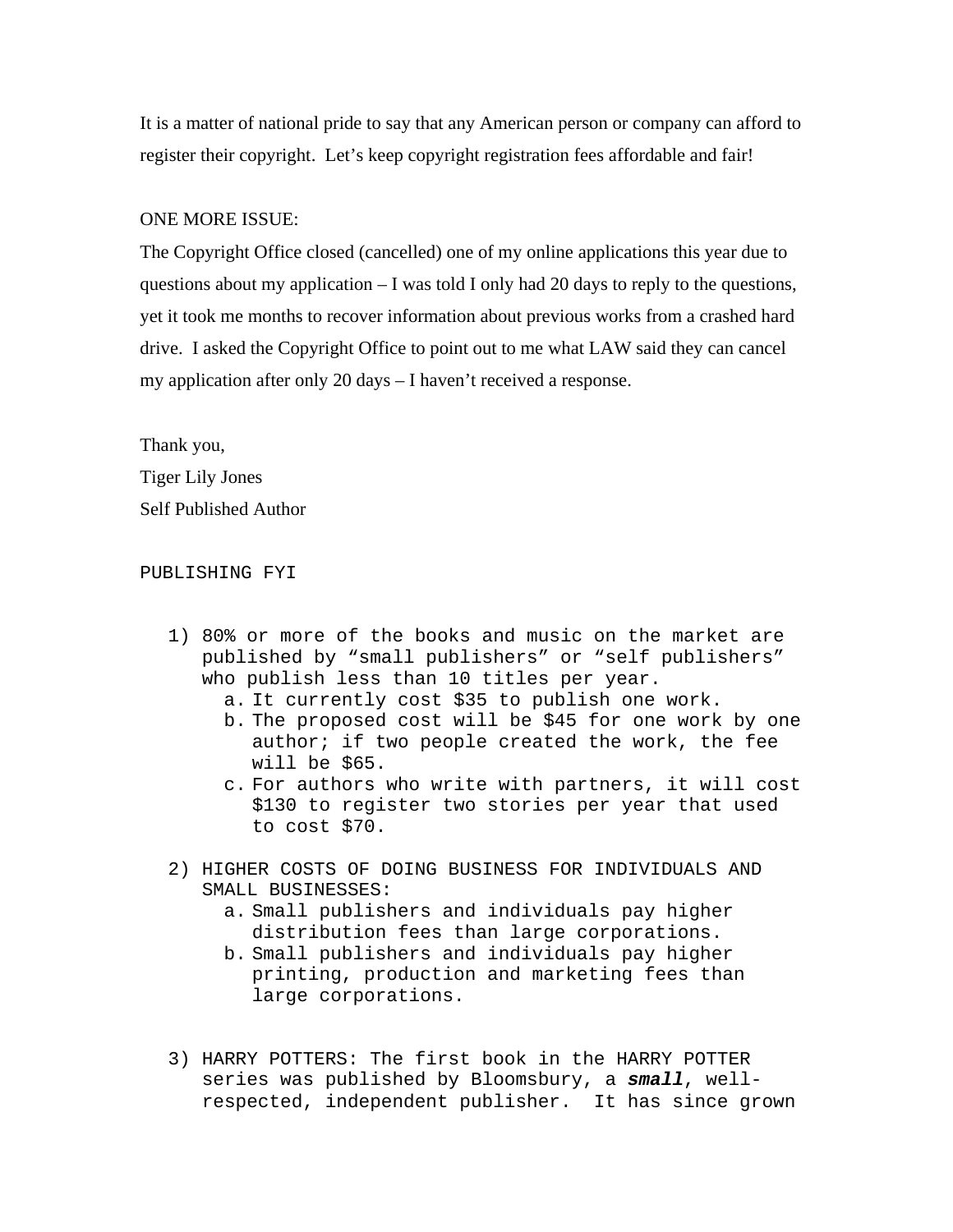into a large successful publishing concern, but only after publishing that first Harry Potter book.

- 4) THE AVERAGE BOOK IN AMERICA
	- a. It takes an average of 475 hours to write a novel.
	- b. It takes an average of 725 hours to write a nonfiction book.
	- c. A FICTION BOOK is considered successful if is sells 5000 or more copies.
	- d. A NON-FICTION BOOK is considered successful if it sells 7500 or more copies.
	- e. *The Average book in America* sells 500 copies.
	- f. Many authors don't earn a living from their work, but rather supplement their or their spouse's income. These authors may not be able to afford to register their copyright.
- 5) SELF PUBLISHED SUCCESS STORIES: Some of the best sellers of all time were first *self published*; what if those authors could not have afforded the fee to copyright their work in the first palce? Some may have delayed their publication or never published their book in the first place to later find great success:
	- a. *The Christmas Box* by Rick Evans. The 87-page book took him six weeks to write. He published it and promoted it himself. It did so well he sold out to Simon & Schuster for \$4.2 million. It hit the top of the *Publishers Weekly* bestseller list and was translated into 13 Languages.
	- b. E. E. Cummings first work—*The Enormous Room,* now considered a masterpiece—was ultimately selfpublished after being rejected by publishing houses.
	- c. *In Search of Excellence* by Tom Peters. More than 25,000 copies were sold directly to consumers in its first year. Then it was sold to Warner and the publisher sold 10 million more.
	- d. *The Celestine Prophecy* by James Redfield. His manuscript made the rounds of the mainstream houses and then he decided to publish himself. He started by selling copies out of the trunk of his Honda—over 100,000 of them. He subsequently sold out to Warner Books for \$800,000. The number-one